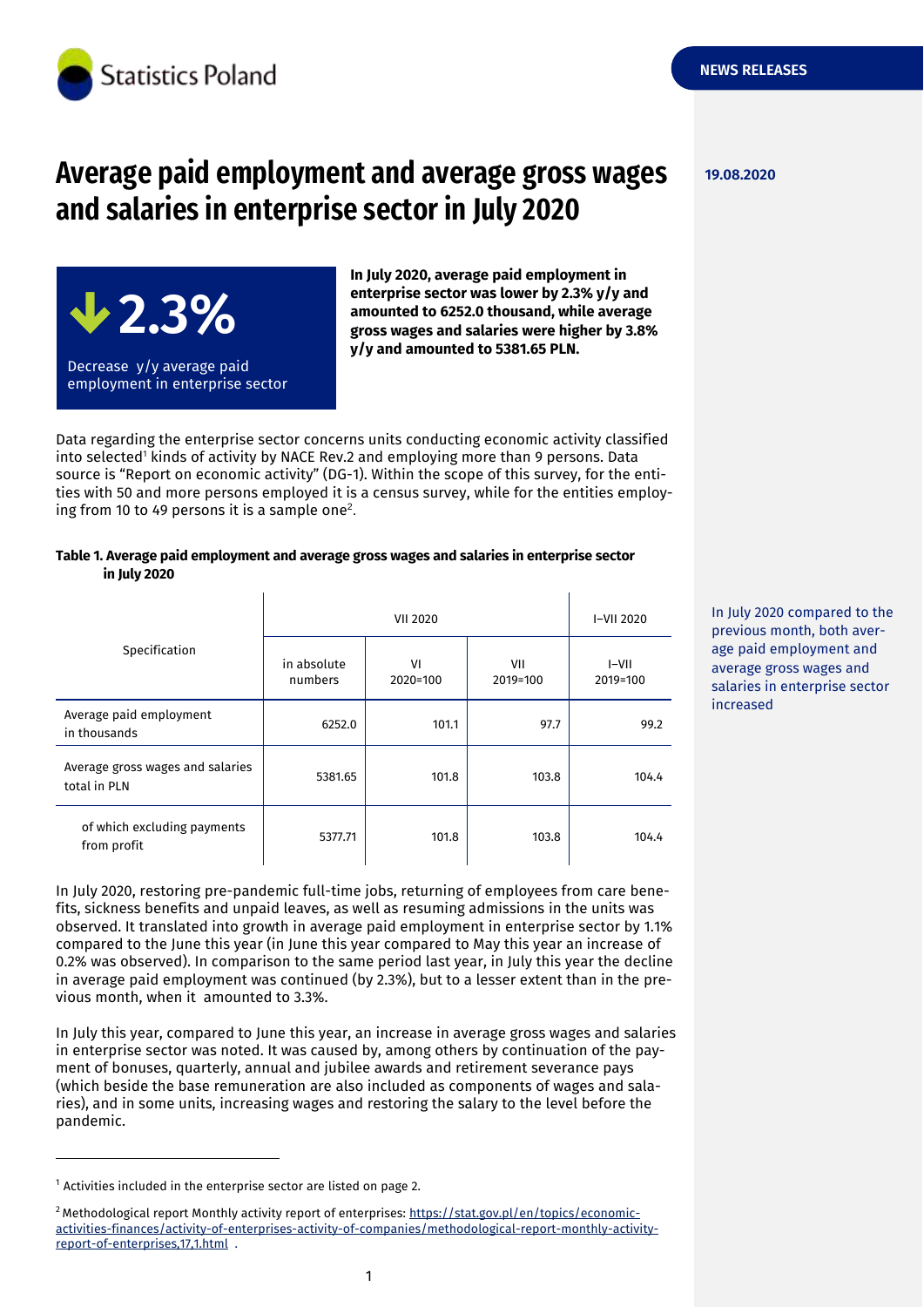Annually (July 2020 to July 2019), average gross wages and salaries increased by 3.8%, and the growth rate was faster than that observed in previous months y/y.

In the cumulative period of seven months of 2020 average gross wages and salaries, compared to the same period of the previous year, increased in almost all NACE sections by between 0.3% in section "Other service activities" and 9.0% in section "Administrative and support service activities", which resulted in total average monthly wages and salaries increase of 4.4%. Decrease by 2.7% was noted in section "Agriculture, forestry and fishing".

#### **Methodological notes**

-

**Enterprise sector concerns units employing more than 9 persons and conducting economic activity within the scope of the following areas**: forestry and logging; marine fishing; mining and quarrying; manufacturing; electricity, gas, steam and air conditioning supply; water supply; sewerage, waste management and remediation activities; construction; wholesale and retail trade; repair of motor vehicles and motorcycles; transportation and storage; accommodation and food service activities; information and communication; real estate activities; legal and accounting activities; activities of head offices; management consultancy activities; architectural and engineering activities; technical testing and analysis; advertising and market research; other professional, scientific and technical activities; administrative and support service activities; arts, entertainment and recreation; repair of computers and personal and household goods; other personal service activities.

Labour market data on survey report DG-1 do not include persons employed under a mandate contract and contract for specified work - the detailed scope of exclusions along with methods of calculating labour market variables can be found in the explanations of the DG-1 report<sup>3</sup>.

In the case of quoting data from the Statistics Poland, please provide information: "Source of Statistics Poland data", and in the case of publishing calculations made using data published by the Statistics Poland, please provide information: "Own study based on Statistics Poland data".

 $3$  DG-1 report in English is available in Methodological report Monthly activity report of enterprises: [https://stat.gov.pl/en/topics/economic-activities-finances/activity-of-enterprises-activity-of](https://stat.gov.pl/en/topics/economic-activities-finances/activity-of-enterprises-activity-of-companies/methodological-report-monthly-activity-report-of-enterprises,17,1.html)[companies/methodological-report-monthly-activity-report-of-enterprises,17,1.html.](https://stat.gov.pl/en/topics/economic-activities-finances/activity-of-enterprises-activity-of-companies/methodological-report-monthly-activity-report-of-enterprises,17,1.html)